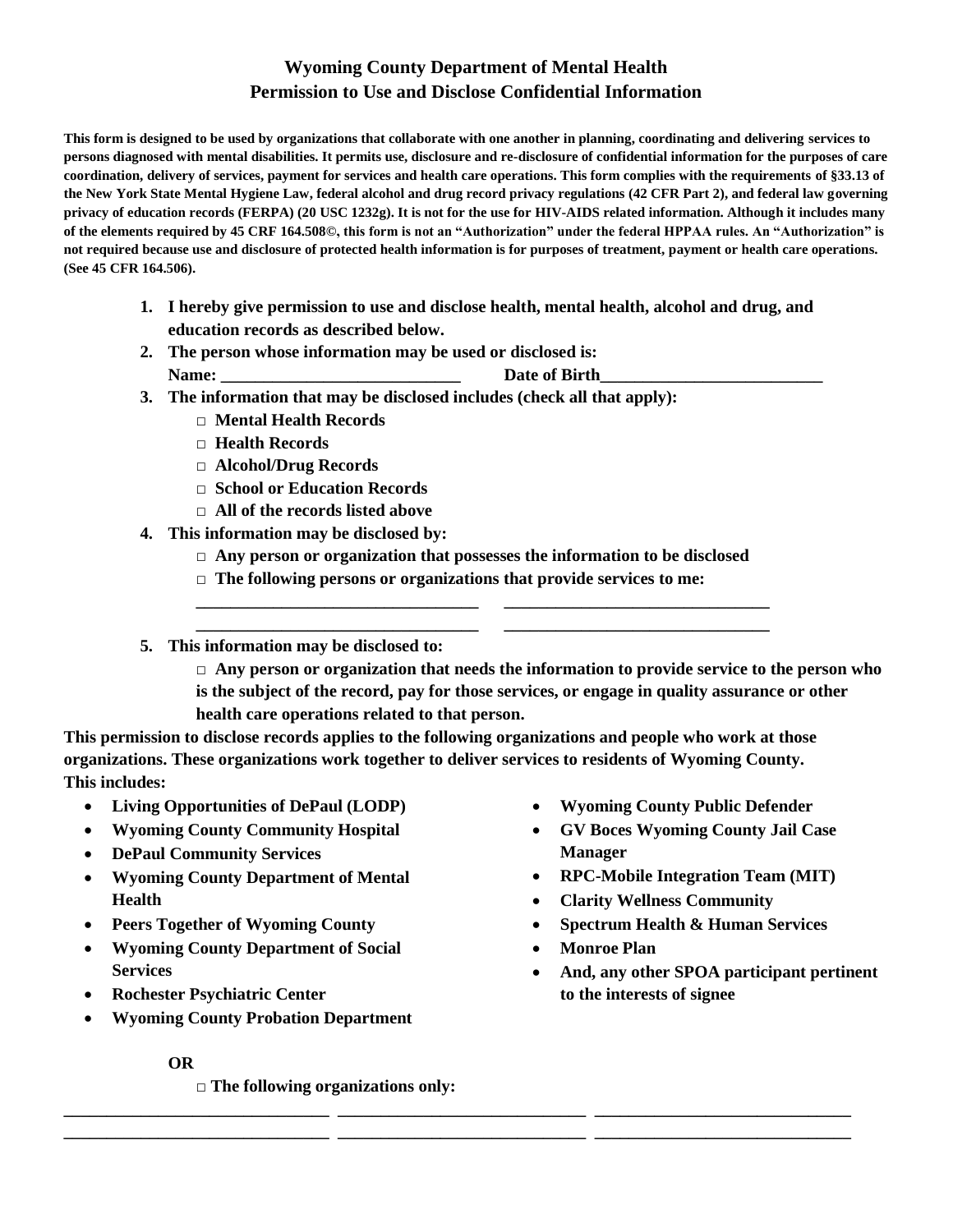- **6. The purposes for which this information may be used and disclosed include:**
	- **Evaluation of eligibility to participate in a program supported by the Wyoming County Department of Mental Health;**
	- **Delivery of services, including care coordination and case management;**
	- **Payment for services; and**
	- **Health Care Operations such as quality assurance.**
- **7. I understand that New York and federal law prohibits persons that receive mental health, alcohol or drug abuse, and education records from re-disclosing those records without permission. I also understand that not every organization that may receive a record is required to follow the federal HIPAA rules governing use and disclosure of protected health information. I HEREBY GIVE PERMISSION TO THE PERSONS AND ORGANIZATIONS THAT RECEIVE RECORDS PURSUANT TO THIS AUTHORIZATION TO RE-DISCLOSE THE RECORD AND THE INFORMATION IN THE RECORD TO PERSONS OR ORGANIZATIONS DESCRIBED IN PARAGRAPH 5 FOR THE PURPOSES PERMITTED IN PARAGRAPH 6, BUT FOR NOT OTHER PURPOSE.**
- **8. This permission expires (check applicable choice)**
	- $\Box$  On
		- $\Box$  Upon the following event:

**\_\_\_\_\_\_\_\_\_\_\_\_\_\_\_\_\_\_\_\_\_\_\_\_\_\_\_\_\_\_\_\_\_\_\_\_\_\_\_\_\_\_\_**

**9. This permission is limited as follows:**

**□ Permission only applies to records for the following time period:\_\_\_\_\_\_\_\_\_\_\_\_\_\_\_\_\_**

**\_\_\_\_\_\_\_\_\_\_\_\_\_\_\_\_\_\_\_\_\_\_\_\_\_\_\_\_\_\_ To \_\_\_\_\_\_\_\_\_\_\_\_\_\_\_\_\_\_\_\_\_\_\_\_\_\_\_\_\_\_\_\_\_\_\_\_\_\_\_\_\_**

□ Other limitation:

**10. I understand that this permission may be revoked. I also understand that if this permission is revoked, it may not be possible to continue to participate in certain programs. I will be informed of that possibility if I wish to revoke this permission. I also understand that records disclosed before this permission is revoked may not be retrieved. Any person or organization that relied on this permission may continue to use or disclose records and protected health information as needed to complete work that began because this permission was given.**

**I am the person whose records will be used or disclosed. I give permission to use and disclose my records as described in this document.**

**\_\_\_\_\_\_\_\_\_\_\_\_\_\_\_\_\_\_\_\_\_\_\_\_\_\_\_\_\_\_\_\_\_\_\_\_\_\_\_\_\_\_ \_\_\_\_\_\_\_\_\_\_\_\_\_\_\_\_\_\_\_\_\_\_\_\_\_\_\_\_\_\_\_\_\_\_\_**

**Signature Date**

**I am the personal representative of the person whose records will be used or disclosed. My relationship to that person is example 2. I give permission to use and disclose**  $\blacksquare$ **my records as described in this document.**

**\_\_\_\_\_\_\_\_\_\_\_\_\_\_\_\_\_\_\_\_\_\_\_\_\_\_\_\_\_\_\_\_\_\_\_\_\_\_\_\_\_\_\_ \_\_\_\_\_\_\_\_\_\_\_\_\_\_\_\_\_\_\_\_\_\_\_\_\_\_\_\_\_\_\_\_\_\_\_**

**Signature Date**

**Print Name**

Rev 8/29/2019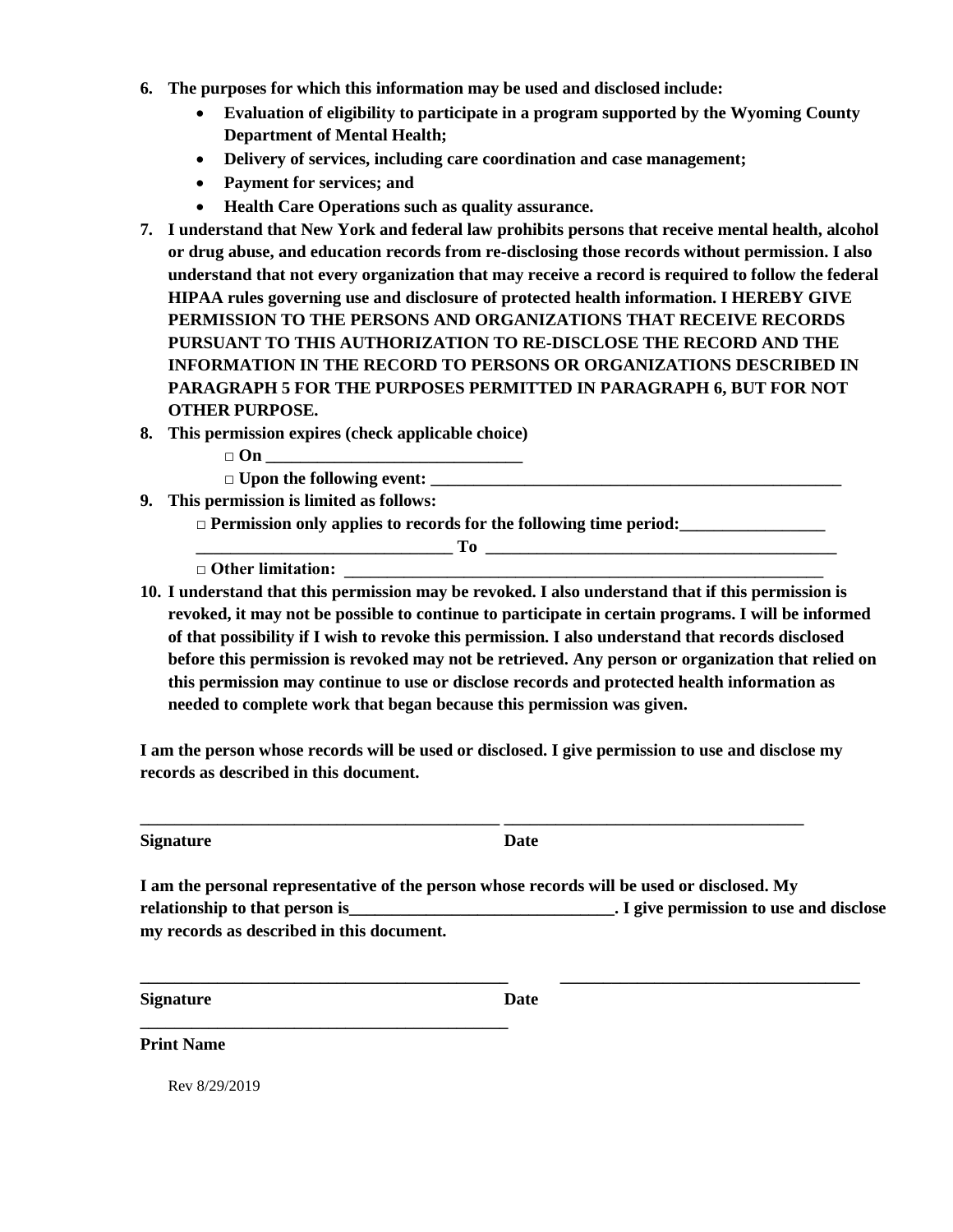# *Single Point of Access (ADULT SERVICES)*

*Application Form*

#### **PLEASE COMPLETE ENTIRE FORM. PLEASE ATTACH A COPY OF A RECENT PSYCHOSOCIAL EXAM, ANY AVAILABLE ASSESSMENTS OR MENTAL STATUS EXAM.**

| 1. REFERRAL<br><b>INFORMATION</b>                     |  | Referral is for: $\Box$ Care Coordination<br>If referring for care coordination, preferred agency: □Spectrum Health □Monroe Plan |                               |                                                          |             |  |  |  |
|-------------------------------------------------------|--|----------------------------------------------------------------------------------------------------------------------------------|-------------------------------|----------------------------------------------------------|-------------|--|--|--|
| Client Name:                                          |  | Gender: $\square$ M $\square$ F                                                                                                  |                               | Date of Referral:                                        |             |  |  |  |
| <b>Client Street Address:</b>                         |  |                                                                                                                                  | Referring Person:             |                                                          |             |  |  |  |
| City/State/Zip:                                       |  |                                                                                                                                  |                               | Referring Agency and Address:                            |             |  |  |  |
| <b>Client Phone Number:</b>                           |  | Cell phone #:                                                                                                                    |                               |                                                          |             |  |  |  |
| Client SSN:                                           |  | Client DOB:                                                                                                                      | Referral Contact Telephone #: |                                                          |             |  |  |  |
| $Seq$ .                                               |  |                                                                                                                                  |                               | Name and Phone Number of Current Outpatient<br>Provider: |             |  |  |  |
| Private Insurance Name and Policy                     |  |                                                                                                                                  |                               |                                                          |             |  |  |  |
| Alternate Contact, Address and/or Phone # for Client: |  |                                                                                                                                  |                               | Emergency Contact Name, Address & Phone #:               |             |  |  |  |
| <b>AXIS</b>                                           |  | <b>DESCRIPTION</b>                                                                                                               |                               |                                                          | <b>CODE</b> |  |  |  |
| <b>Mental</b><br><b>Health DX</b>                     |  |                                                                                                                                  |                               |                                                          |             |  |  |  |
| <b>SUD DX</b>                                         |  |                                                                                                                                  |                               |                                                          |             |  |  |  |
|                                                       |  |                                                                                                                                  |                               |                                                          |             |  |  |  |
| <b>Medical DX</b>                                     |  |                                                                                                                                  |                               |                                                          |             |  |  |  |
| <b>Significant</b><br><b>Life Stressors</b>           |  |                                                                                                                                  |                               |                                                          | XXXXXXX     |  |  |  |

#### **Primary Referral Organization Affiliation:**

- 
- □ Mental Health Outpatient □ General Hospital ER □ Family Court
- □ Local MH Practitioner □ General Hospital (inpt) □ Criminal Court
- □ Mental Health Residential □ Substance Use Program □ Probation/parole
- □ CSP Mental Health Program □ Other Medical Provider □ Jail
- □ Emergency Non-residential Program □ MR/DD Facility □ Shelter for the homeless
- □ Other (specify) \_\_\_\_\_\_\_\_\_\_\_\_\_\_\_\_\_\_\_\_\_\_\_\_\_\_\_\_\_\_\_\_\_\_\_\_\_\_\_\_\_\_\_
- □ Self, Family, Friend □ State Psychiatric Ctr (inpt) □ Social Services
	-
	-
	-
	-
	-
- 
- 
- 
- 
- 
-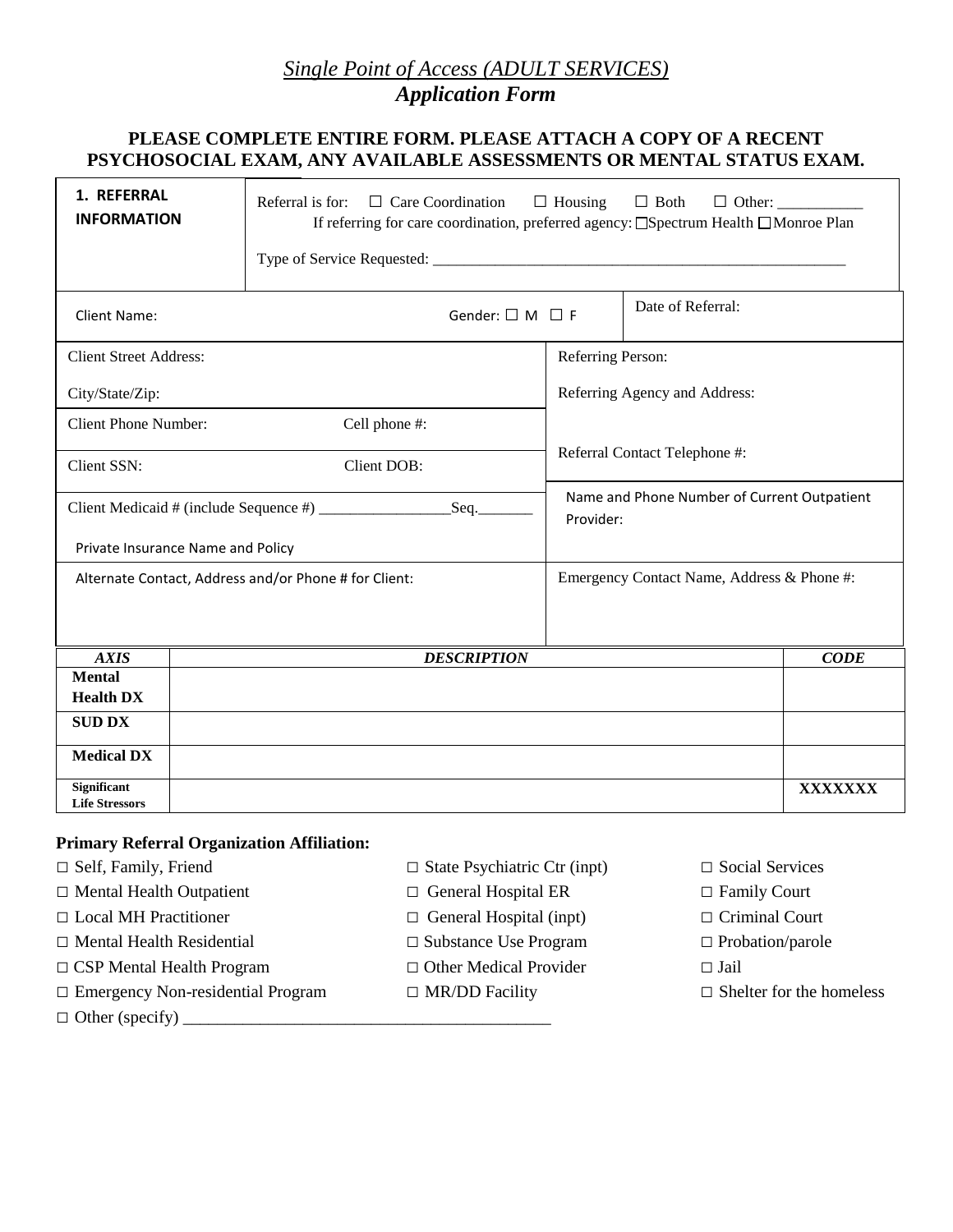| <b>REFERRAL INFORMATION</b>                                                         |                                     | NAME:<br>Last   |                             | First                                                                                   | MI                                          |  |  |  |
|-------------------------------------------------------------------------------------|-------------------------------------|-----------------|-----------------------------|-----------------------------------------------------------------------------------------|---------------------------------------------|--|--|--|
| <b>PAGE TWO</b><br><b>SPOA-</b> Adult                                               |                                     |                 |                             |                                                                                         |                                             |  |  |  |
| 2. PERSONAL & DEMOGRAPHIC INFORMATION                                               |                                     |                 |                             |                                                                                         |                                             |  |  |  |
| Race/Ethnicity:                                                                     |                                     |                 |                             | <b>Primary Language</b>                                                                 | <b>English Proficiency</b>                  |  |  |  |
| $\Box$ 1. White, Non-Hispanic                                                       | $\Box$ 4. Asian                     |                 |                             | $\Box$ 1. English                                                                       | (if primary language is other than English) |  |  |  |
| $\square$ 2. Black, Non-Hispanic                                                    | $\Box$ 5. American Indian or Native |                 |                             | $\Box$ 2. Spanish                                                                       | $\Box$ 1. Does not speak English            |  |  |  |
| $\Box$ 3. Hispanic                                                                  |                                     |                 |                             | $\Box$ 3. American Sign Language                                                        | $\Box$ 2. Poor                              |  |  |  |
|                                                                                     |                                     | $\Box$ 4. Other |                             |                                                                                         | $\Box$ 3. Fair                              |  |  |  |
|                                                                                     |                                     |                 |                             |                                                                                         | $\Box$ 4. Good – does not need translator   |  |  |  |
| 3. LIVING ENVIRONMENT/SUPPORT SYSTEM                                                |                                     |                 |                             |                                                                                         |                                             |  |  |  |
| $\Box$ Does this individual currently receive case management or care coordination? |                                     |                 |                             | $\square$ No<br>If yes, agency name: $\frac{1}{\sqrt{1-\frac{1}{2}} \cdot \frac{1}{2}}$ | $\Box$ Yes                                  |  |  |  |
| <b>Current Marital Status</b>                                                       |                                     |                 |                             | <b>Custody Status of Children</b>                                                       |                                             |  |  |  |
| $\Box$ Single, never married                                                        |                                     |                 |                             | $\Box$ No children                                                                      |                                             |  |  |  |
| $\Box$ Currently married                                                            |                                     |                 |                             | $\Box$ Have children- all older than 18yrs                                              |                                             |  |  |  |
| $\Box$ Cohabiting with significant other/domestic partner                           |                                     |                 |                             | $\Box$ Minor children currently in client's custody                                     |                                             |  |  |  |
| $\Box$ Divorced/separated                                                           |                                     |                 |                             | $\Box$ Minor children not in client's custody but have access                           |                                             |  |  |  |
| $\Box$ Widowed                                                                      |                                     |                 |                             | □ Minor children not in client's custody-no access                                      |                                             |  |  |  |
| <b>Living Situation at Time of Referral:</b>                                        |                                     |                 |                             |                                                                                         |                                             |  |  |  |
| $\Box$ Lives alone                                                                  |                                     |                 |                             |                                                                                         |                                             |  |  |  |
| $\Box$ Lives with spouse                                                            |                                     |                 |                             |                                                                                         |                                             |  |  |  |
| $\Box$ Lives with parents                                                           |                                     |                 |                             |                                                                                         |                                             |  |  |  |
| $\Box$ Lives with other relatives                                                   |                                     |                 |                             |                                                                                         |                                             |  |  |  |
|                                                                                     |                                     |                 |                             |                                                                                         |                                             |  |  |  |
|                                                                                     |                                     |                 |                             |                                                                                         |                                             |  |  |  |
| 4. EDUCATION & EMPLOYMENT VOCATIONAL STATUS                                         |                                     |                 |                             |                                                                                         |                                             |  |  |  |
| <b>Current Education Level</b>                                                      |                                     |                 |                             | <b>Current Employment Status</b>                                                        |                                             |  |  |  |
| $\Box$ No formal education                                                          |                                     |                 |                             | $\Box$ No employment                                                                    |                                             |  |  |  |
| $\Box$ Some grade school (1-8 <sup>th</sup> grade)                                  |                                     |                 |                             | $\Box$ Full-time                                                                        |                                             |  |  |  |
| $\Box$ Completed grade school                                                       |                                     |                 |                             | $\Box$ Part-time                                                                        |                                             |  |  |  |
| $\Box$ Some HS (9-12 <sup>th</sup> grade, but no diploma)                           |                                     |                 |                             | $\Box$ Sheltered workshop                                                               |                                             |  |  |  |
| $\Box$ HS diploma or GED                                                            |                                     |                 |                             | $\Box$ Has job coach                                                                    |                                             |  |  |  |
| $\Box$ Vocational, business training                                                |                                     |                 | $\square$ VESID involvement |                                                                                         |                                             |  |  |  |
| $\Box$ Some college, no degree                                                      |                                     |                 |                             |                                                                                         |                                             |  |  |  |
| $\Box$ College degree                                                               |                                     |                 |                             |                                                                                         |                                             |  |  |  |
| $\Box$ Master's degree                                                              |                                     |                 |                             |                                                                                         |                                             |  |  |  |
|                                                                                     |                                     |                 |                             |                                                                                         |                                             |  |  |  |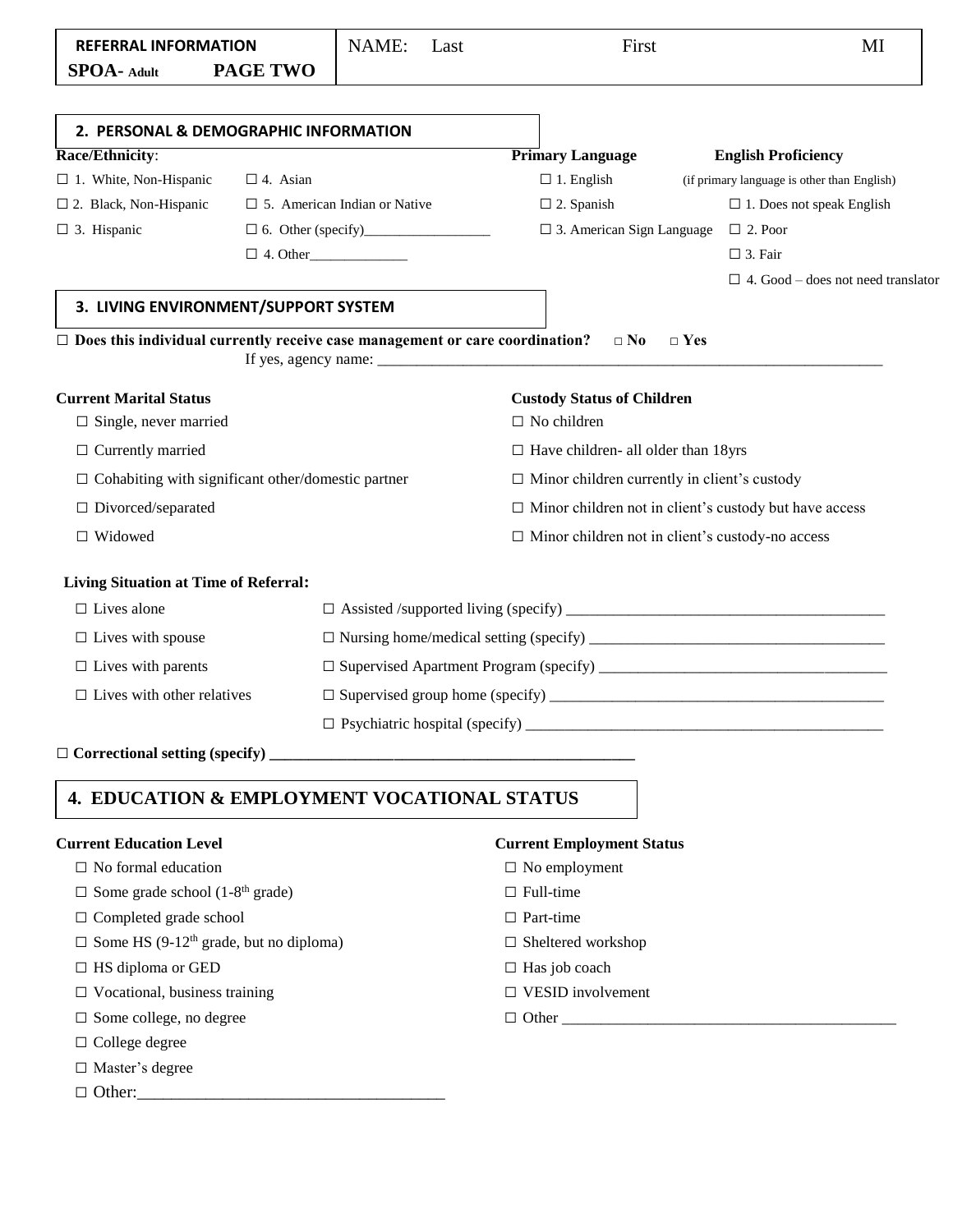| <b>REFERRAL INFORMATION</b>            | NAME: | ∟ast | First | MI |
|----------------------------------------|-------|------|-------|----|
| <b>PAGE THREE</b><br><b>SPOA-Adult</b> |       |      |       |    |

### **5. NEED FOR SERVICE(S)**

| Item          |                                                                                             |
|---------------|---------------------------------------------------------------------------------------------|
| <b>Please</b> | Living Situation:                                                                           |
| comment       | In 1 year, where would you like to be living?                                               |
| on each of    |                                                                                             |
| the           |                                                                                             |
| following     |                                                                                             |
| areas of      |                                                                                             |
| your life.    |                                                                                             |
|               | Learning:                                                                                   |
|               |                                                                                             |
|               | In 1 year, would you like to be in school or a training program?<br>$\Box$ No<br>$\Box$ Yes |
|               | If yes, what would you like to do?                                                          |
|               |                                                                                             |
|               |                                                                                             |
|               |                                                                                             |
|               |                                                                                             |
|               |                                                                                             |
|               | Working:                                                                                    |
|               | In 1 year, would you like to be working?<br>$\Box$ No<br>$\Box$ Yes                         |
|               | If yes, what would you like to do?                                                          |
|               |                                                                                             |
|               |                                                                                             |
|               |                                                                                             |
|               |                                                                                             |
|               |                                                                                             |
|               |                                                                                             |
|               | Socializing:                                                                                |
|               | In 1 year, would you like to have more connections with others?<br>$\Box$ No<br>$\Box$ Yes  |
|               | If yes, who or where would you like these connections?                                      |
|               |                                                                                             |
|               |                                                                                             |
|               |                                                                                             |
|               |                                                                                             |
|               |                                                                                             |
| What kind     |                                                                                             |
| of support    |                                                                                             |
| and           |                                                                                             |
| guidance      |                                                                                             |
| would help    |                                                                                             |
| you           |                                                                                             |
| (applicant)   |                                                                                             |
| through       |                                                                                             |
| this time in  |                                                                                             |
|               |                                                                                             |
| your life?    |                                                                                             |
|               |                                                                                             |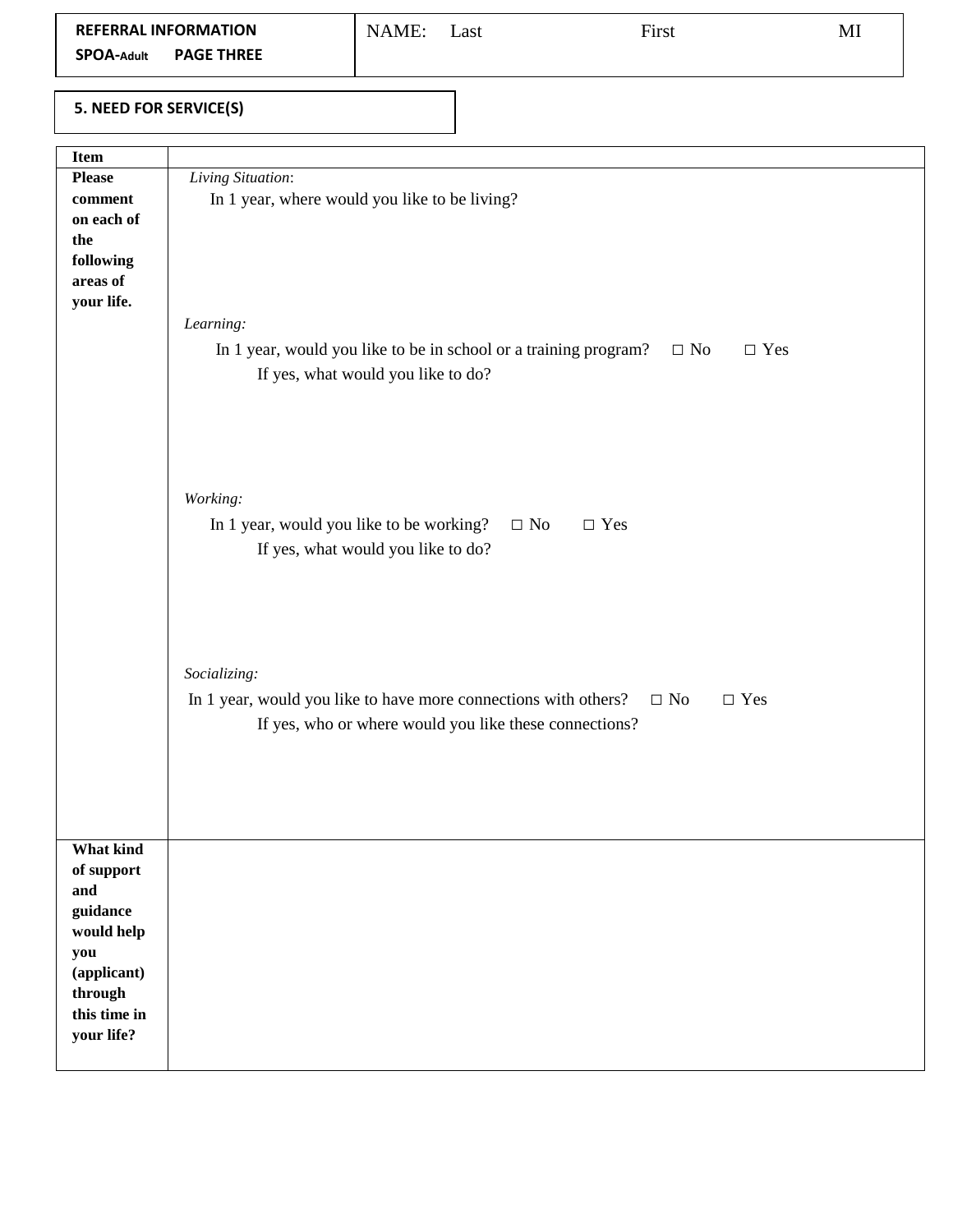| <b>REFERRAL INFORMATION</b>                                                                                               |                                                                                                       | NAME:                                                                                                                            | Last |                                                                                                    | First                                                                                                                                             | MI                                                                                       |                                                                                                                                                                                                                                                                                                                                                                               |
|---------------------------------------------------------------------------------------------------------------------------|-------------------------------------------------------------------------------------------------------|----------------------------------------------------------------------------------------------------------------------------------|------|----------------------------------------------------------------------------------------------------|---------------------------------------------------------------------------------------------------------------------------------------------------|------------------------------------------------------------------------------------------|-------------------------------------------------------------------------------------------------------------------------------------------------------------------------------------------------------------------------------------------------------------------------------------------------------------------------------------------------------------------------------|
| <b>SPOA- Adult</b>                                                                                                        | <b>PAGE FOUR</b>                                                                                      |                                                                                                                                  |      |                                                                                                    |                                                                                                                                                   |                                                                                          |                                                                                                                                                                                                                                                                                                                                                                               |
| <b>Item</b>                                                                                                               | $\mathbf{1}$                                                                                          | $\overline{2}$                                                                                                                   |      | $\overline{\mathbf{3}}$                                                                            | $\overline{\mathbf{4}}$                                                                                                                           | $\overline{5}$                                                                           | <b>Details</b>                                                                                                                                                                                                                                                                                                                                                                |
| <b>Mental</b><br><b>Health</b><br><b>Services</b><br>* Name of<br>Outpatient<br><b>Treatment</b><br>Provider:             | Stable,<br>linked with<br>mental<br>health<br>services or<br>no mental<br>health issues<br>identified | <b>Needs</b><br>information<br>to link to<br>mental<br>health<br>services; has<br>the skills to<br>complete<br>independent<br>ly |      | Needs<br>linkage to<br>mental health<br>services and<br>does not have<br>the skills to<br>initiate | Linked to<br>mental<br>health<br>services but<br>not<br>engaging;<br>multiple<br>emergency<br>room visits<br>to manage<br>mental<br>health issues | Multiple<br>mental<br>health<br>issues;<br>refusing or<br>unable to<br>address<br>issues | $\Box$ Individual has had at<br>least 2 inpatient<br>psychiatric<br>hospitalizations in the<br>last 2 years OR any 1<br>hospitalization in the last<br>year<br>* If known, how many:<br>$\Box$ Individual has had at<br>least 2 or more ER visits<br>in the last year<br>* If known, how many:                                                                                |
| Score:<br><b>Substance</b><br><b>Use Services</b><br>* Name of<br>Outpatient<br><b>Treatment</b><br>Provider:<br>Score:   | Stable, linked<br>with substance<br>use services or<br>no substance<br>use issues<br>identified       | Needs<br>information<br>to link to<br>substance<br>use services;<br>has the<br>skills to<br>complete<br>independent<br>ly        |      | Needs<br>linkage to<br>substance use<br>services and<br>does not have<br>the skills to<br>initiate | Linked to<br>substance<br>use services<br>but not<br>engaging                                                                                     | Multiple<br>substance<br>use issues;<br>refusing or<br>unable to<br>address<br>issues    | $\Box$ Individual has had at<br>least 1 inpatient<br>detoxification or<br>rehabilitation admission<br>in the last year<br>*If known, how many:<br>$\Box$ Individual has had at<br>least 2 or more ER visits<br>in the last year<br>*If known, how many:                                                                                                                       |
| <b>Physical</b><br><b>Health/Welln</b><br>ess<br>*Name of<br>Current<br>Outpatient<br><b>Treatment</b><br>$Provider(s)$ : | <b>Stable, linked</b><br>with medical<br>services or no<br>medical issues<br>identified               | Needs<br>information<br>to link; has<br>the skills to<br>complete<br>independent<br>ly                                           |      | Needs<br>linkage and<br>does not have<br>the skills to<br>initiate                                 | Linked but<br>not<br>engaging;<br>multiple<br>emergency<br>room visits<br>to manage<br>medical<br>issues                                          | Multiple<br>medical<br>problems;<br>refusing or<br>unable to<br>address<br>issues        | $\Box$ No significant<br>medical issues<br>$\Box$ Incontinent<br>$\Box$ Impaired walking<br>$\Box$ Requires special<br>medical equipment<br>$\Box$ Hard of Hearing/<br>Deaf<br>$\Box$ Impaired Vision/Blind<br>$\Box$ Lung Problems<br>$\Box$ Diabetes<br>$\Box$ Heart Problems<br>$\Box$ High Blood Pressure<br>□ Chronic Pain<br>$\Box$ Weight Problems<br>Other:<br>$\Box$ |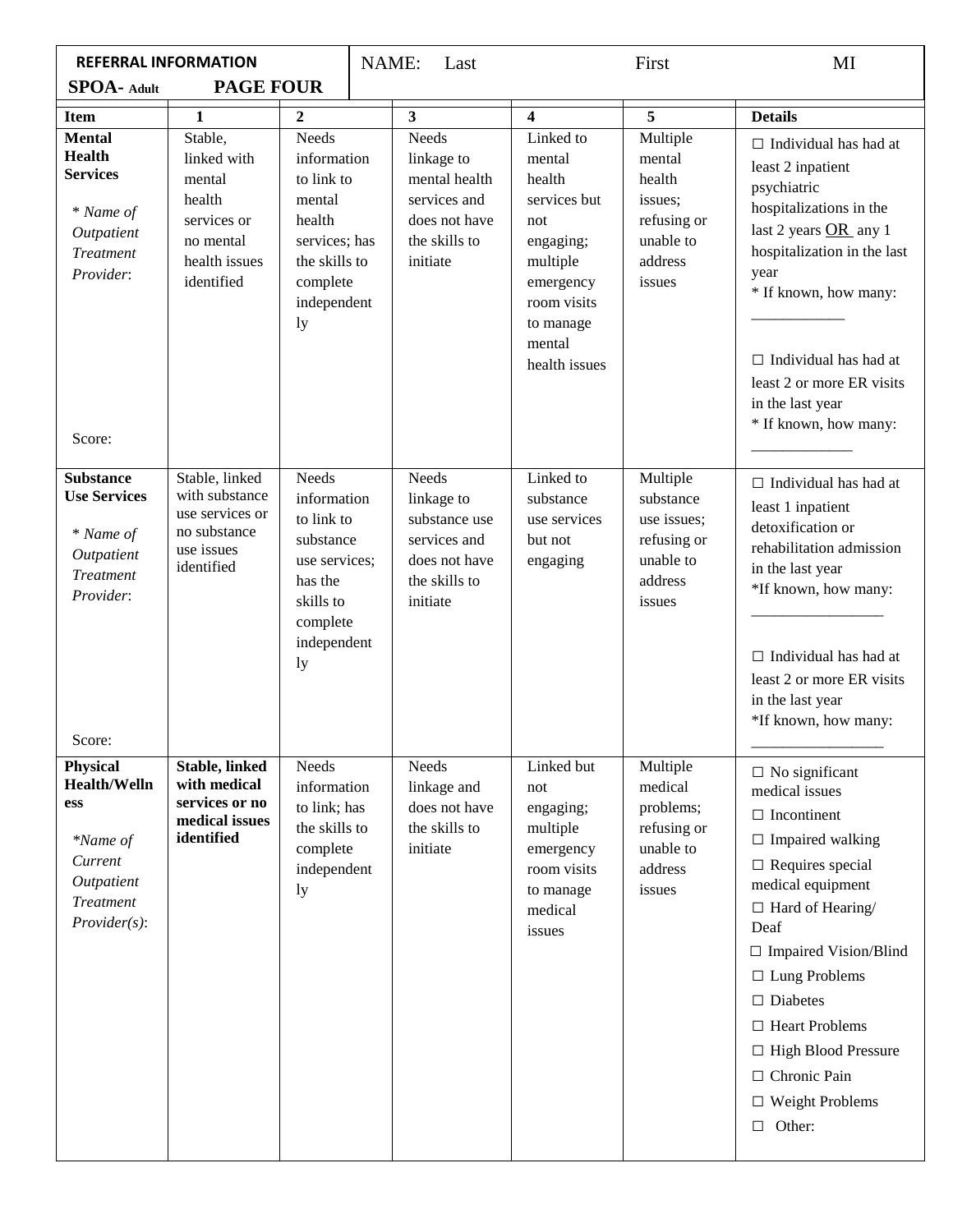| <b>REFERRAL INFORMATION</b>                                              |                                                                |                                                                                    | NAME: Last                                                                                                                                                             | First                                                                                                                                                                      |                                                                                                  | MI                                                                                                                                                                                                                                                                                                                      |
|--------------------------------------------------------------------------|----------------------------------------------------------------|------------------------------------------------------------------------------------|------------------------------------------------------------------------------------------------------------------------------------------------------------------------|----------------------------------------------------------------------------------------------------------------------------------------------------------------------------|--------------------------------------------------------------------------------------------------|-------------------------------------------------------------------------------------------------------------------------------------------------------------------------------------------------------------------------------------------------------------------------------------------------------------------------|
| <b>SPOA-</b> Adult                                                       | <b>PAGE FIVE</b>                                               |                                                                                    |                                                                                                                                                                        |                                                                                                                                                                            |                                                                                                  |                                                                                                                                                                                                                                                                                                                         |
| <b>Item</b>                                                              | 1                                                              | $\mathbf{2}$                                                                       | 3                                                                                                                                                                      | $\overline{\mathbf{4}}$                                                                                                                                                    | 5                                                                                                | <b>Details</b>                                                                                                                                                                                                                                                                                                          |
| <b>Medication Use</b><br>* Name, dosage,<br>frequency of<br>medications: | Medication<br>not<br>prescribed                                | <b>Takes</b><br>medication<br>exactly as<br>prescribed                             | <b>Takes</b><br>medication<br>as prescribed<br>most of the<br>time                                                                                                     | <b>Takes</b><br>medication as<br>prescribed<br>sometimes                                                                                                                   | <b>Takes</b><br>medications<br>as<br>prescribed<br>rarely or<br>never;<br>refuses<br>medications | $\Box$ Mental illness<br>interferes with taking<br>prescribed medications<br>$\Box$ Prescribed oral<br>medications<br>$\Box$ Prescribed<br>injectable<br>medications                                                                                                                                                    |
| Score:                                                                   |                                                                |                                                                                    |                                                                                                                                                                        |                                                                                                                                                                            |                                                                                                  |                                                                                                                                                                                                                                                                                                                         |
| <b>Danger to Self</b><br>or Others<br>Score:                             | N <sub>o</sub><br>apparent<br>history or<br>risk<br>indicators | N <sub>o</sub><br>apparent<br>risk factors<br>in at least<br>the last 12<br>months | Possible risk<br>factors for<br>danger: there<br>have been<br>risk factors<br>in the last<br>year<br>however the<br>individual<br>seems to be<br>managing<br>them well | Probable risk<br>factors for<br>danger; there<br>have been<br>risk factors in<br>the last year<br>and the<br>individual<br>does not seem<br>to be<br>managing<br>them well | Imminent<br>risk factors<br>for danger;<br>action for<br>safety needs<br>to take place           | $\Box$ suicidal ideation<br>$\Box$ history of arson<br>$\Box$ suicidal attempt (s)<br>$\Box$ perpetrator of abuse<br>$\Box$ violence towards<br>others<br>$\Box$ destruction to<br>property<br>$\Box$ currently involved<br>in domestic violent<br>relationship<br>$\Box$ other:<br>$\Box$ Triggers: please<br>specify: |
| Legal<br>*Name of<br>Current Legal<br>Contact $(s)$ :                    | No legal<br>charges or<br>arrests in<br>the last<br>year       | Charges<br>pending;<br>family and<br>friends<br>have legal<br>involveme<br>nt      | Legal history<br>and needs<br>monitoring<br>but<br>following<br>through;<br>legal history<br>is over a year<br>old                                                     | On probation<br>and continues<br>to involve self<br>in illegal<br>activity;<br>sporadic<br>arrests;<br>released from<br>jail/prison in<br>the last 30<br>days              | Multiple<br>and<br>continuous<br>arrests in the<br>last year;<br>currently<br>incarcerated       | Involved with:<br>□ Treatment Court<br>$\Box$ Involved with<br>Child Protective<br>Services<br>$\Box$ Involved with<br><b>Adult Protective</b><br>Services<br>$\Box$ Involved with<br><b>Assisted Outpatient</b><br>Treatment (AOT)<br>$\Box$ Probation<br>$\square$ Parole<br>$\Box$ CPL<br>$\Box$ Other:              |
| Score:                                                                   |                                                                |                                                                                    |                                                                                                                                                                        |                                                                                                                                                                            |                                                                                                  |                                                                                                                                                                                                                                                                                                                         |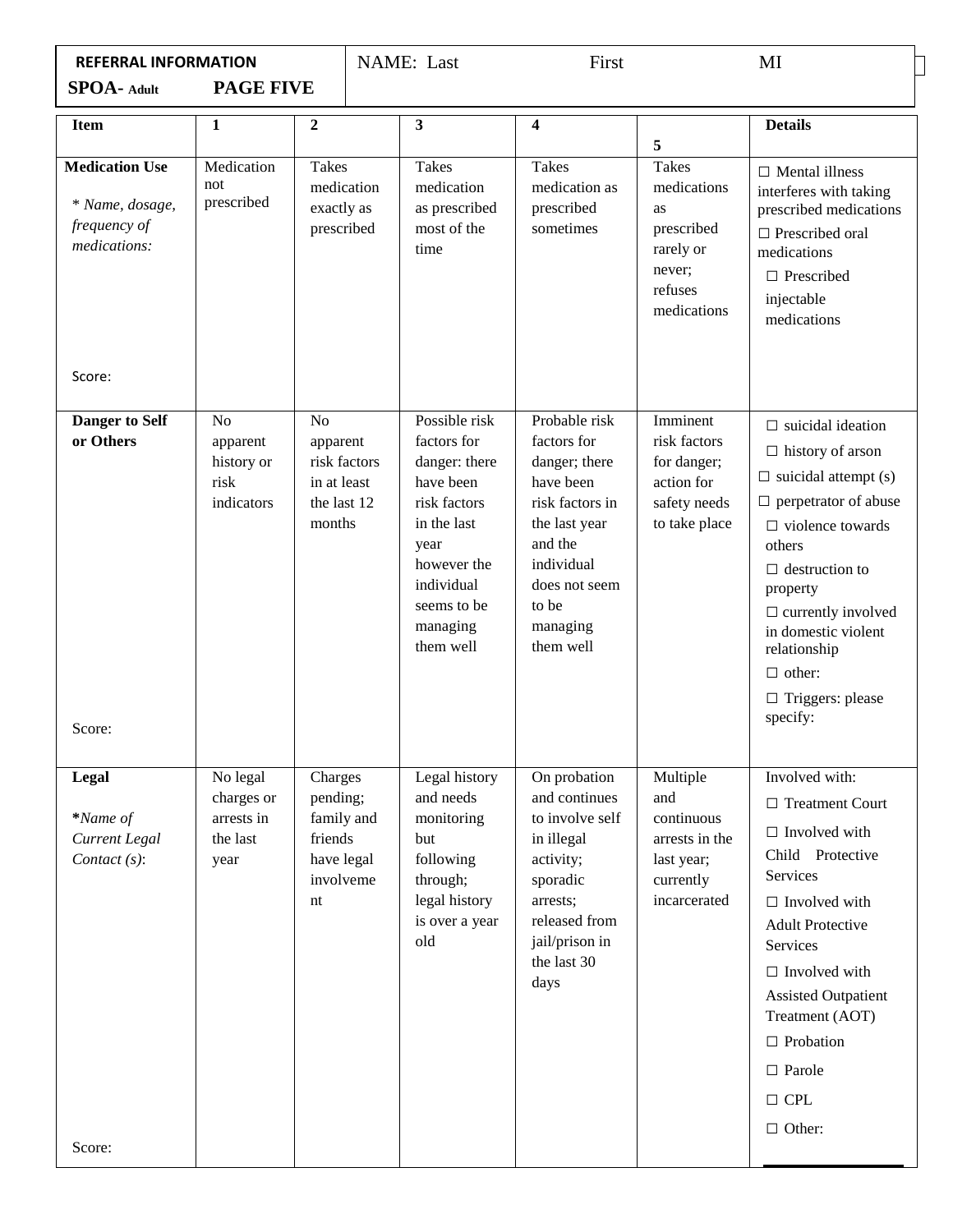| REFERRAL INFORMATION |  |  |  |  |  |  |  |  |  |  |
|----------------------|--|--|--|--|--|--|--|--|--|--|
|----------------------|--|--|--|--|--|--|--|--|--|--|

NAME: LastFirst MI

**SPOA- Adult PAGE SIX**

| <b>Item</b>                                                                                           | $\mathbf{1}$                                                                                                                       | $\boldsymbol{2}$                                                                                 | 3                                                                                                              | $\overline{\mathbf{4}}$                                                                                                                               | 5                                                                                                                          | <b>Details</b>                                                                                                                                                                                                                                                                                                           |
|-------------------------------------------------------------------------------------------------------|------------------------------------------------------------------------------------------------------------------------------------|--------------------------------------------------------------------------------------------------|----------------------------------------------------------------------------------------------------------------|-------------------------------------------------------------------------------------------------------------------------------------------------------|----------------------------------------------------------------------------------------------------------------------------|--------------------------------------------------------------------------------------------------------------------------------------------------------------------------------------------------------------------------------------------------------------------------------------------------------------------------|
| Housing<br>$*$ Current<br>Housing<br>Provider:                                                        | Stable housing<br>for over $six(6)$<br>months; no<br>current<br>housing<br>concerns                                                | Stable<br>housing for<br>three $(3)$ to<br>$six(6)$ months                                       | three $(3)$ months                                                                                             | Stable housing fo Unstable housing;<br>evictions;<br>temporary shelter<br>or housing;<br>unsafe or<br>substandard<br>housing; concern<br>for eviction | Homeless;<br>living on<br>street; living<br>in a shelter                                                                   |                                                                                                                                                                                                                                                                                                                          |
| Score:                                                                                                |                                                                                                                                    |                                                                                                  |                                                                                                                |                                                                                                                                                       |                                                                                                                            |                                                                                                                                                                                                                                                                                                                          |
| Education and<br>Employment                                                                           | Engaged in<br>competitive<br>employment<br>without<br>supports;<br>actively<br>engaged in<br>training or<br>education full<br>time | Engaged in<br>competitive<br>employment,<br>training or<br>education<br>with ongoing<br>supports | Engaged in<br>non-paid<br>work<br>experiences<br>(ie:<br>volunteer);<br>have begun<br>training or<br>education | Temporary or<br>sporadic<br>employment;<br>thinking<br>about training<br>or education                                                                 | No history of<br>employment<br>of any kind;<br>has no desire<br>to move<br>towards<br>goals in<br>either of<br>these areas |                                                                                                                                                                                                                                                                                                                          |
| Score:                                                                                                |                                                                                                                                    |                                                                                                  |                                                                                                                |                                                                                                                                                       |                                                                                                                            |                                                                                                                                                                                                                                                                                                                          |
| <b>Economic Status</b><br>$*$ Current<br>Financial<br>Contacts:<br>$\Box$<br>Representative<br>Payee: | Manages<br>money without<br>assistance;<br>never in<br>financial crisis                                                            | Manages<br>money<br>independently<br>with<br>assistance;<br>rarely in<br>financial<br>crisis     | Has some<br>difficulty<br>managing<br>money with<br>assistance;<br>occasionally<br>in financial<br>crisis      | Money is not<br>managed<br>most of the<br>time;<br>frequently in<br>financial<br>crisis                                                               | Money is not<br>managed at all;<br>regularly is in<br>financial crisis                                                     | $\Box$ Social Security<br>$\Box$ SSI/SSD<br>$\Box$ Public<br>Assistance<br>$\Box$ Veteran's<br><b>Benefits</b><br>□ Food Stamps<br>$\Box$ Pension<br>$\square$ Wages/Earned<br>Income<br>$\Box$ Worker's<br>Compensation<br>$\Box$ Unemployment<br>$\hfill\Box$ Sanctioned by<br><b>Social Services</b><br>$\Box$ Other: |
| Score:                                                                                                |                                                                                                                                    |                                                                                                  |                                                                                                                |                                                                                                                                                       |                                                                                                                            |                                                                                                                                                                                                                                                                                                                          |